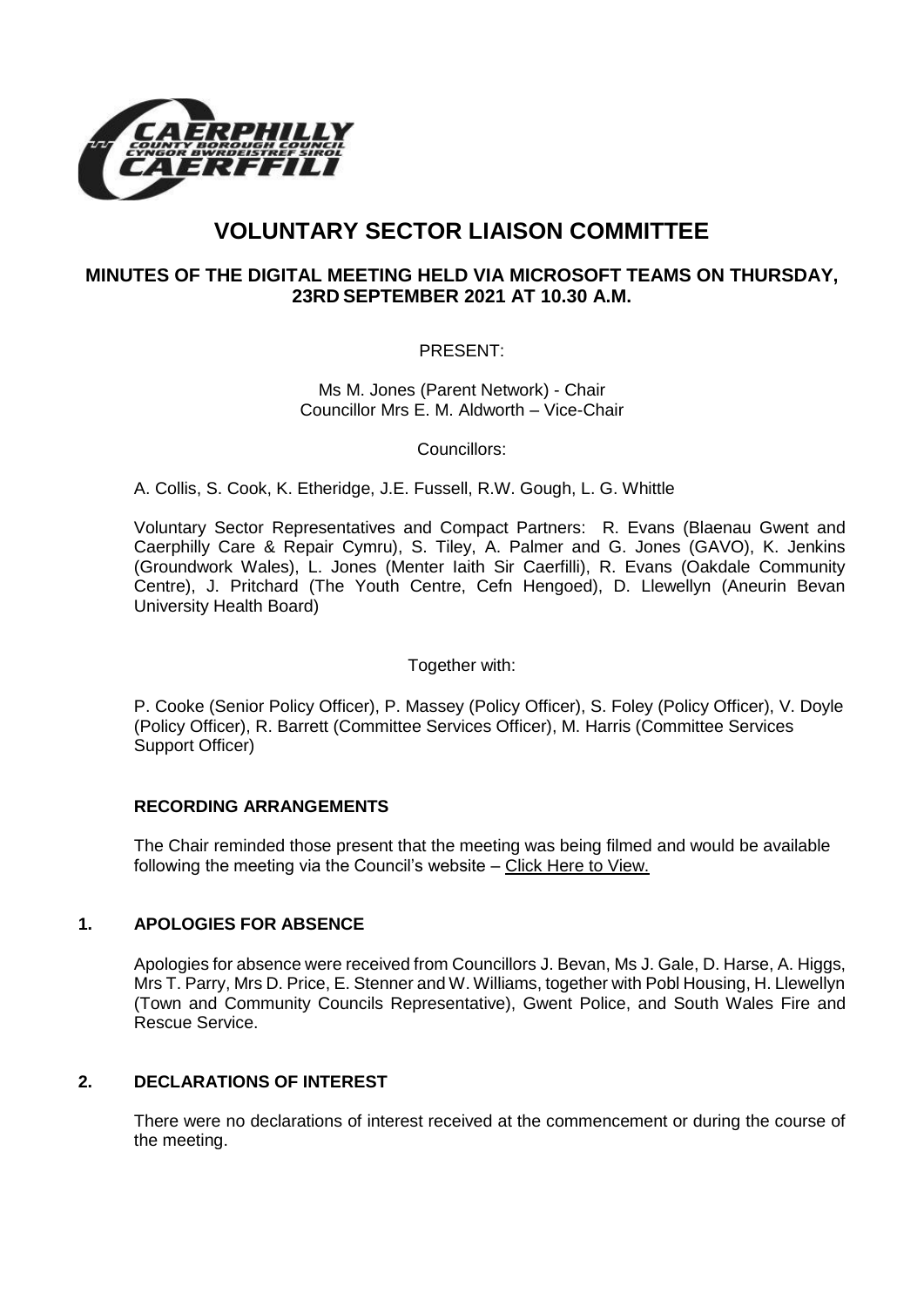#### **3. MINUTES – 17TH JUNE 2021**

It was moved and seconded that the minutes of the meeting held on  $17<sup>th</sup>$  June 2021 be approved as a correct record and a show of hands up (and in noting there were 9 for, 0 against and 0 abstentions) this was agreed by the majority present.

RESOLVED that the minutes of the Voluntary Sector Liaison Committee held on 17th June 2021 (minute nos.  $1 - 8$ ) be approved as a correct record.

#### **4. COMMUNITY EMPOWERMENT FUND - VERBAL UPDATE**

Vicki Doyle (Policy Officer) delivered a presentation to the Committee, which gave a detailed overview of the Community Empowerment Fund (CRF), the criteria for the fund and funding process, the role of Elected Members in engaging with their communities regarding the Fund, and the support available to secure this funding.

The Committee were advised of feedback from the 'The Caerphilly Conversation' survey, with the majority of respondents agreeing the need for a community budget to enable communities to do more for themselves and encourage communities to take greater pride in their area. The Fund has a £328,000 annual funding allocation to support community-led initiatives that complement those provided through public services. The funding total has been divided by 73 (the number of elected members), meaning an allocation which is equivalent to £4,490 per councillor per year, which can be pooled in multi-Member wards.

The Fund aims to support communities to build capacity and better understand local priorities, make good use of existing assets, with projects having the support of local communities, increase participation among harder to reach individuals, and develop sustainable community projects. During her presentation, Mrs Doyle outlined the types of projects that can be funded and also detailed the project costs that cannot be funded by the CRF. It was noted that projects must be managed by a non-profit organisation based within Caerphilly county borough and organisations must also have a bank account in its own name.

The closing date for the first round of applications for this year's funding is 31<sup>st</sup> October 2021 and subsequent rounds will depend on the funding remaining in the relevant ward pot. Applicants will be informed of the outcome around 6-8 weeks later, depending on the number of applications. The maximum funding that can be applied for by any community group is £4,490. Groups may be offered less than the maximum amount if there are multiple applications in the same ward in a single funding round, and applications must be for a minimum amount of £1,000.

In terms of funding payment and timescales, 50% is released on approval, and the remaining 50% is released on receipt of necessary financial records to show how the amount released on project approval has been spent. All expenditure will need to be evidenced, and the Council could potentially seek to reclaim funding where evidence is not provided. All approved projects must also be completed within 18 months of approval.

Mrs Doyle outlined the significant role of Elected Members in the successful delivery of the fund, including sponsoring applications from community groups/organisations and engaging with communities and prioritising projects as required, based on identified need. It was emphasised that only those funding bids with support from Elected Members will be taken forward.

The Committee were also advised of the support that is available to the Voluntary Sector through the Caerphilly Cares service. Members were asked to note that all applications and queries in relation to Community Empowerment Funding should be directed to a centralised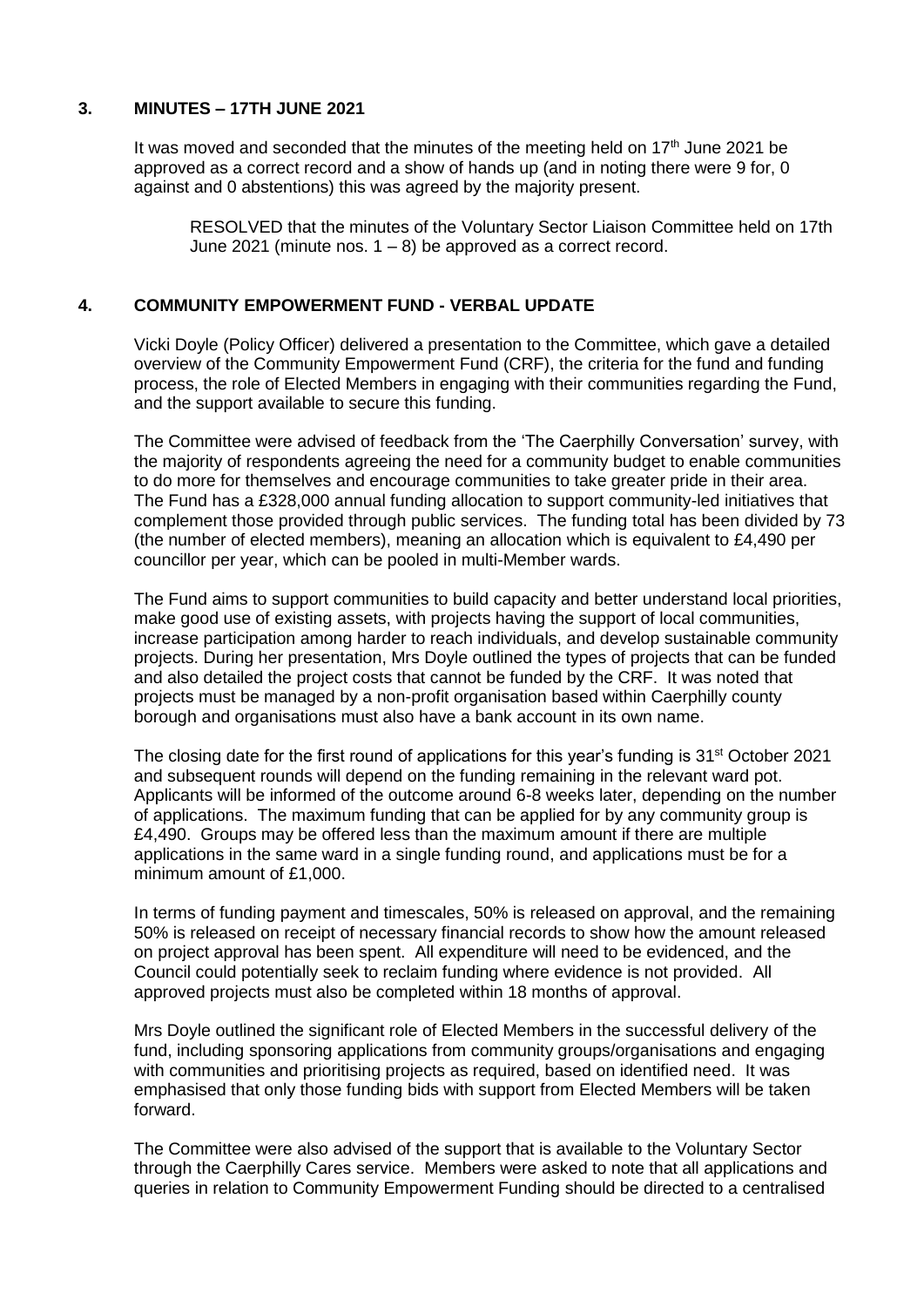email mailbox [\(cef@caerphilly.gov.uk\)](mailto:cef@caerphilly.gov.uk), and they were encouraged to publicise this to interested parties as the main contact for the CEF. The Committee were advised that nonconstituted community groups wishing to access the Community Empowerment Fund should contact the Caerphilly Cares team or the GAVO Community Development team for advice and assistance if they wish to become a constituted group. It was noted that Mrs Doyle would arrange to circulate the presentation with these contact details to the Committee following the meeting.

Following the presentation, the Committee discussed the Community Empowerment Fund in detail. One Councillor representative highlighted difficulties faced by community groups in his ward as they have no facilities to meet locally and so are having to meet outside of the ward which results in lower attendance. The Councillor also felt that the 31<sup>st</sup> October deadline was too short notice for the representatives from the 9-10 estates across his ward to arrange to meet to discuss the available funding. He also expressed concern that it is the same groups who are repeatedly receiving the same funding.

Officers explained that 31<sup>st</sup> October 2021 is the closing date for the first round and that any remaining funding can be accessed in subsequent rounds, which will be in January/February 2022. Officers acknowledged that some groups are having difficulty in meeting and suggested alternative avenues, such as virtual meetings. It was emphasised to Members that if an organisation receives funding in one year, then they will not be able to apply for funding the following year, and any funding received in subsequent years would have to be for different projects. Officers acknowledged the difficulties in setting up new groups during the pandemic but emphasised that the funding for each ward remains accessible, which can be ringfenced and carried over for one year and will then go into a general funding pot for the whole of the county borough. This will ensure that individual wards are not carrying forward large sums of money in subsequent years.

A Voluntary Sector representative asked if they could use such funding to procure security cameras for a project and if they would have to provide estimates, and if so, how many. It was confirmed that such equipment could be purchased through the Community Empowerment Fund if that was the agreement locally. In relation to costs, 2 quotes would need to be obtained if the project cost is under £5000, and 3 quotes if the total project cost is over that amount. The representative highlighted difficulty in securing 3 quotes, and Officers explained that there is a need to evidence good value for money for this funding as it is from the public purse.

A Voluntary Sector representative asked if county-wide organisations are able to submit more than one application for the funding if this is linked to different Councillors and wards. Mrs Doyle confirmed that she would have to discuss this query with her colleagues; however, the CRF is intended for local community groups at a grassroots level and they should be locallybased. Another representative also highlighted the community-led position across its organisation and referred to the support that is lent from their organisation to those smaller groups who may not be constituted or have other basic facilities in place in order to apply for funding (such as a designated bank account). It was suggested that perhaps an existing organisation in that ward could make the application on behalf of the group, but this was something that would have to be firstly discussed with Council colleagues, as the funding would be set up in a slightly different way to other community grants.

A Voluntary Sector representative asked how many CEF applications for this year had been received so far. Mrs Doyle confirmed that none have been received as yet, although forms had been sent out to organisations and also Councillors. The representative also sought clarification on underspends across the Area Forum Budget, small grants scheme and Welsh Church Fund. Mrs Doyle explained that she was unable to comment on the Area Forum Budget as this is administered by a separate Council department. Members were advised that the Welsh Church Fund and Grants to the Voluntary Sector are ongoing live budgets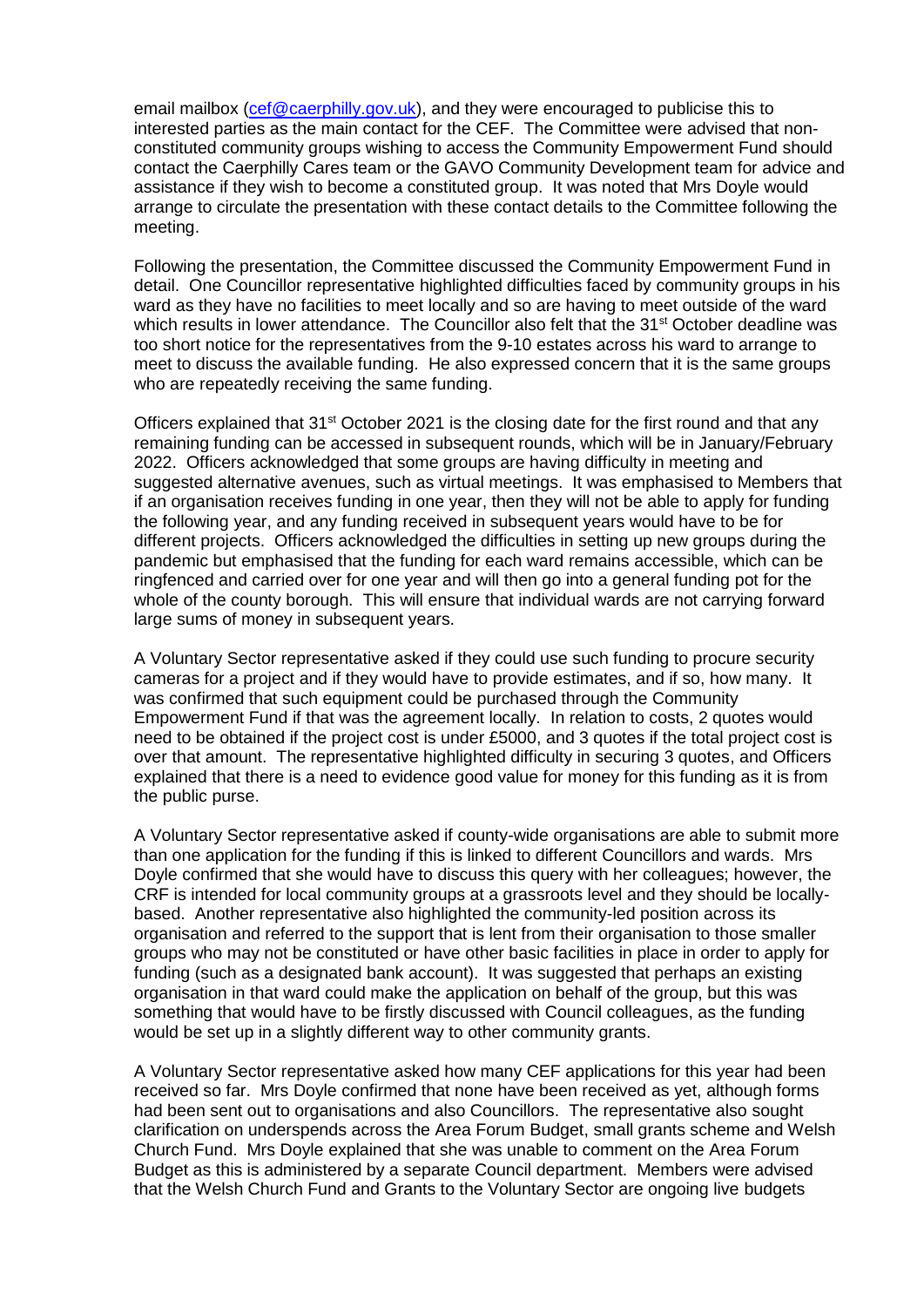open for applications. The representative cited underspend figures contained in the most recent report to the Grants to The Voluntary Sector Panel and Mrs Doyle explained that the figures would be accurate as the committee papers are in the public domain but emphasised that these figures would have been at that particular point in time when the Panel met in July and the updated position will be available at the next Panel meeting in November.

In response to a query from a Voluntary Sector representative, Mrs Doyle confirmed that the assessment panel for the CEF would comprise of Council Officers and follow an internal approval process as per other community grants. The representative also sought clarification on the role of Elected Members during the assessment process, and Mrs Doyle explained that if there were a situation where applications exceeded the funding available for that ward, Officers would discuss with the relevant Elected Member to gather their input on the local priorities.

A Voluntary Sector representative referred to the emphasis on the funding being for local grassroots groups and asked if there were avenues for larger organisations to challenge this criteria to avoid exclusion from the funding. Mrs Doyle confirmed that the funding criteria and grant management arrangements for the CEF have been approved by Cabinet, and although there is no opportunity for challenge, Cabinet have supported a review of the CEF scheme after 12 months to identify and mitigate against any emerging barriers to the scheme. It was emphasised that the Council has made the criteria as inclusive as possible so that many organisations can access the scheme and is hoped that smaller groups would look to work with the more established groups in the community in order to access the funding in that way.

Alison Palmer (GAVO) asked where CEF application forms could be obtained from. Mrs Doyle explained that applicants are asked to email the CEF inbox in the first instance so that Offices can ascertain that the applicant meets the eligibility criteria before they spending time completing the application. Mrs Palmer offered for GAVO to assist in distributing the forms and offer advice to applicants and Mrs Doyle confirmed she would be happy for GAVO to have the forms. Discussion took place around other grant schemes that could potentially be applied for alongside the CEF, and Mrs Doyle explained that there would be an expectation for CEF applicants to declare any other funding applied for, to minimise the risk of duplicate funding.

A Councillor representative asked about monitoring of project expenditure and funding clawback. Mrs Doyle provided details of the spend evidence that would be required and the reminders that would be sent out if this proof is not submitted. It was emphasised that the Council will potentially look to reclaim funding if successful applicants are unable to evidence spend, with the conditions of funding clearly set out in the application process.

Mrs Doyle was thanked for her presentation and for responding to queries, and the Committee noted the update in relation to the Community Empowerment Fund.

The Committee were advised that if they had any subsequent questions regarding the CEF, they were welcome to contact Mrs Doyle following the meeting.

#### **5. WELL-BEING ASSESSMENT - WORKSHOP**

Paul Cooke (Policy Officer) gave an overview of the Well-being Assessment, which is currently out for consultation and will cover the whole of the Gwent area due to the move from a Caerphilly Public Services Board to a Gwent Public Services Board.

However, there remains a need to understand the issues and priorities for Caerphilly residents, and so a series of consultation events are currently being undertaken across all 5